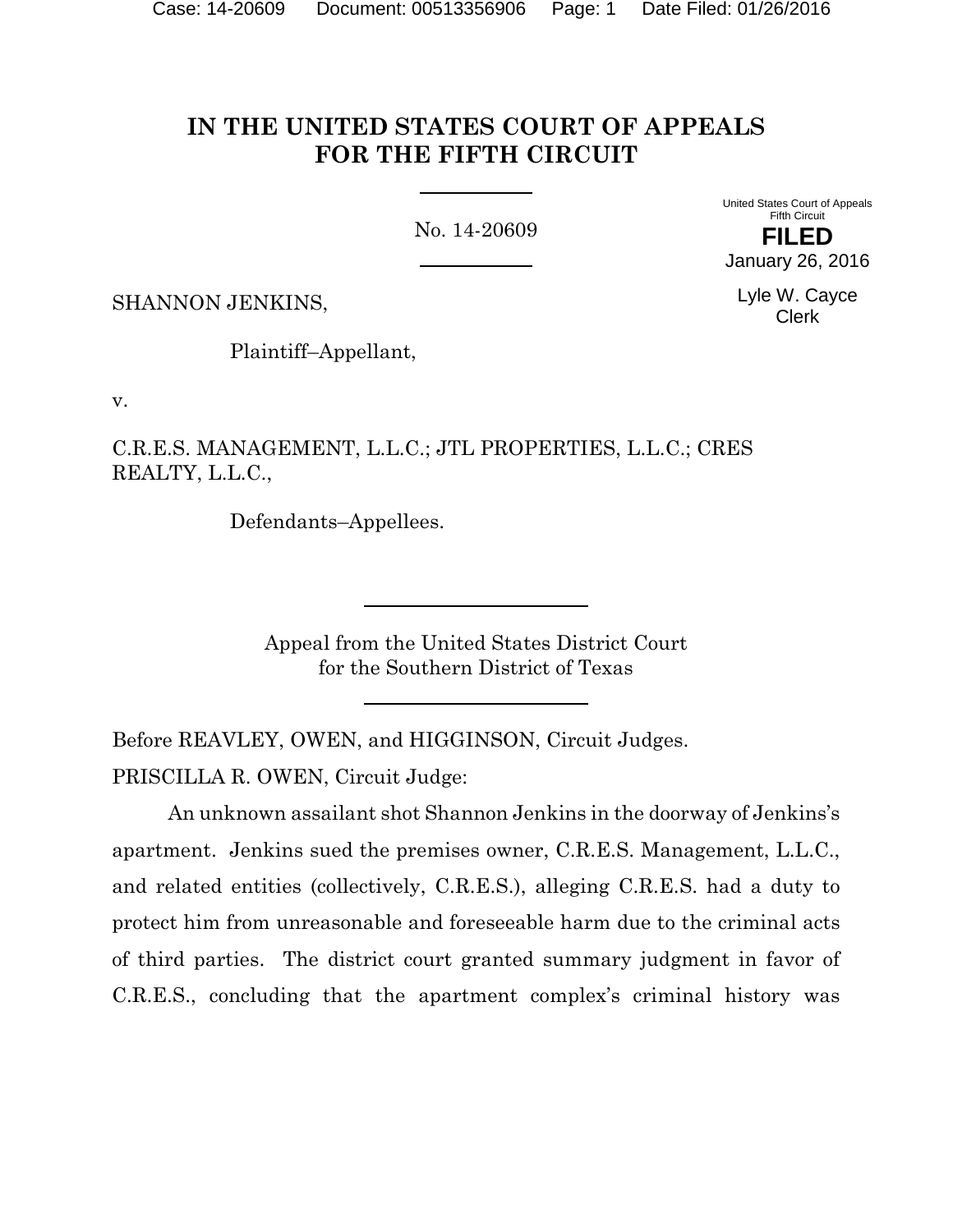insufficient to render foreseeable the assault against Jenkins. We reverse and remand.

**I**

Jenkins worked as a courtesy officer for the Fountains of Westchase apartment complex in Houston, Texas. To compensate Jenkins, C.R.E.S. provided him with a rent-free apartment. Jenkins's duties included, among other things, responding to reports of criminal activity on the premises by calling the police or verifying such reports.

The assault occurred at approximately 3:00 a.m. Jenkins awoke to someone pounding on his apartment door. Thinking that a resident needed assistance, Jenkins opened the door. In the hallway stood two men, whom Jenkins did not recognize. The shorter of the men aimed a handgun at Jenkins, who raised his arms in self-defense. Without warning or explanation, the man shot Jenkins in the elbow. Jenkins "fell down and played like [he] was dead." Following the shooting, the assailants immediately fled the scene; they did not enter Jenkins's apartment. The police investigated the incident but never located the perpetrators.

Jenkins filed the instant premises liability suit against C.R.E.S. in Texas state court. C.R.E.S. removed the case to federal court on diversity-jurisdiction grounds. The district court referred the case to a magistrate judge.

Following discovery, C.R.E.S. moved for summary judgment on the ground that Jenkins failed to demonstrate that his assault was foreseeable in light of the apartment complex's criminal history. According to the complex's crime log, the following criminal activity occurred on the premises in the year preceding the assault: seven aggravated assaults, fourteen residential burglaries, seven motor vehicle burglaries, six thefts, four auto thefts, and one sexual assault. Jenkins also presented evidence of a robbery-shooting that occurred approximately one-and-a-half years prior to the assault. In his report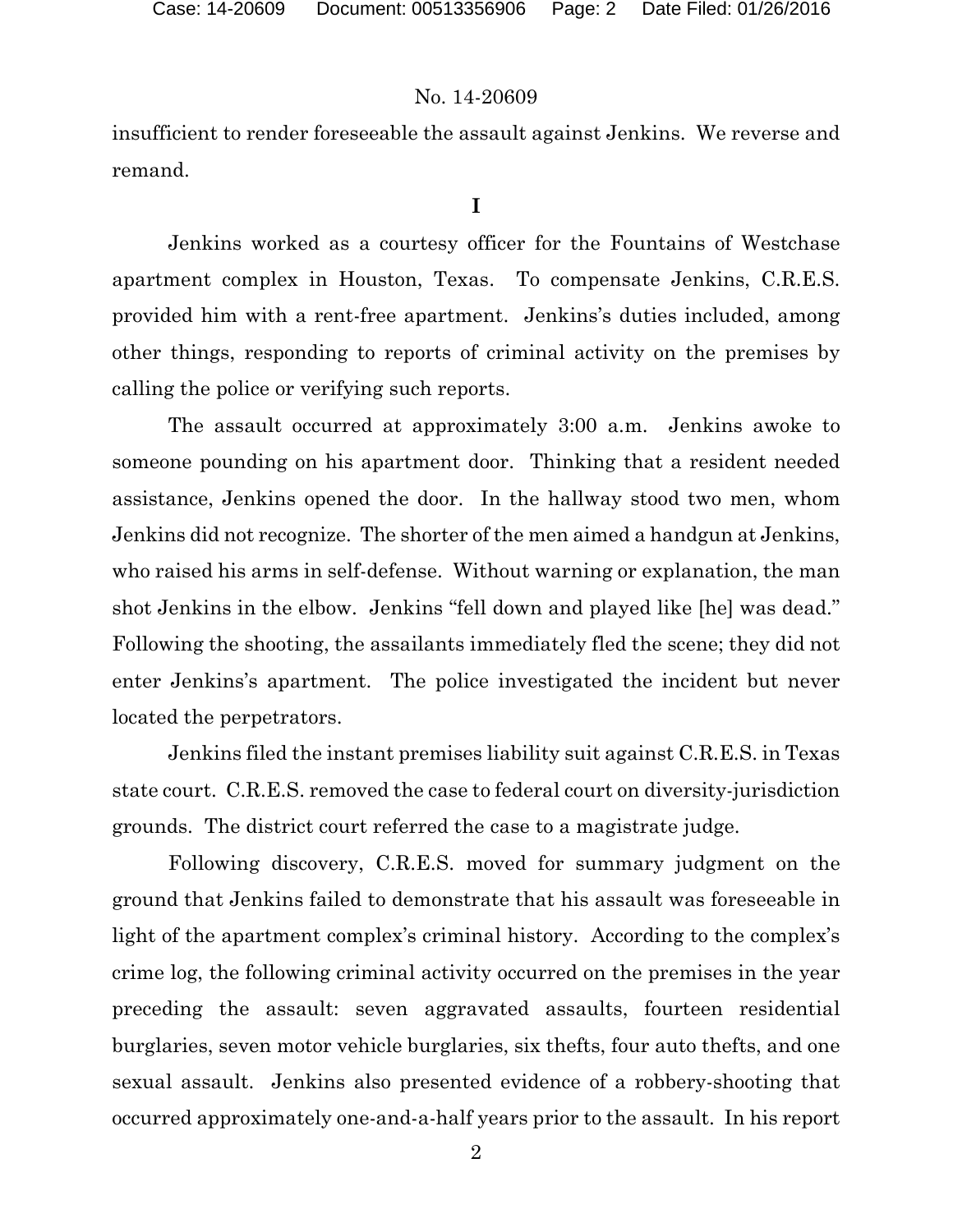and recommendation, the magistrate judge limited the foreseeability review to crimes with "violent characteristics," thereby excluding all crimes except the aggravated assaults, the sexual assault, and the robbery-shooting, from the analysis. The magistrate judge ultimately recommended that the district court grant summary judgment in favor of C.R.E.S. because the complex's criminal history did not render foreseeable Jenkins's assault. Jenkins timely objected arguing, *inter alia*, that the magistrate judge erred in excluding the residential burglaries from the foreseeability analysis.

The district court adopted the magistrate's recommendation over Jenkins's objection:

This Court agrees . . . that the foreseeability analysis must be limited to those crimes with violent characteristics because Jenkins's stabbing [sic] was a violent crime. . . . Property crimes, including theft and burglary, are excluded from the foreseeability analysis when analyzing the foreseeability of a personal crime, such as the shooting at issue in this case.

The district court granted summary judgment in favor of C.R.E.S. Jenkins timely appealed.

### **II**

Texas law governs in this diversity case[.1](#page-2-0) To determine Texas law, we look first to the final decisions of the Supreme Court of Texas.<sup>[2](#page-2-1)</sup>

"[W]e review 'a grant of summary judgment *de novo*, applying the same standards as the district court."<sup>3</sup> Summary judgment is appropriate "if the movant shows that there is no genuine dispute as to any material fact and the

 $\overline{a}$ 

<sup>1</sup> *See Austin v. Kroger Tex. L.P.*, 746 F.3d 191, 196 (5th Cir. 2014) (per curiam).

<sup>2</sup> *Id.* at 196.

<span id="page-2-2"></span><span id="page-2-1"></span><span id="page-2-0"></span><sup>3</sup> *Meadaa v. K.A.P. Enters., L.L.C.*, 756 F.3d 875, 880 (5th Cir. 2014) (quoting *EEOC v. Agro Distrib., LLC*, 555 F.3d 462, 469 (5th Cir. 2009)).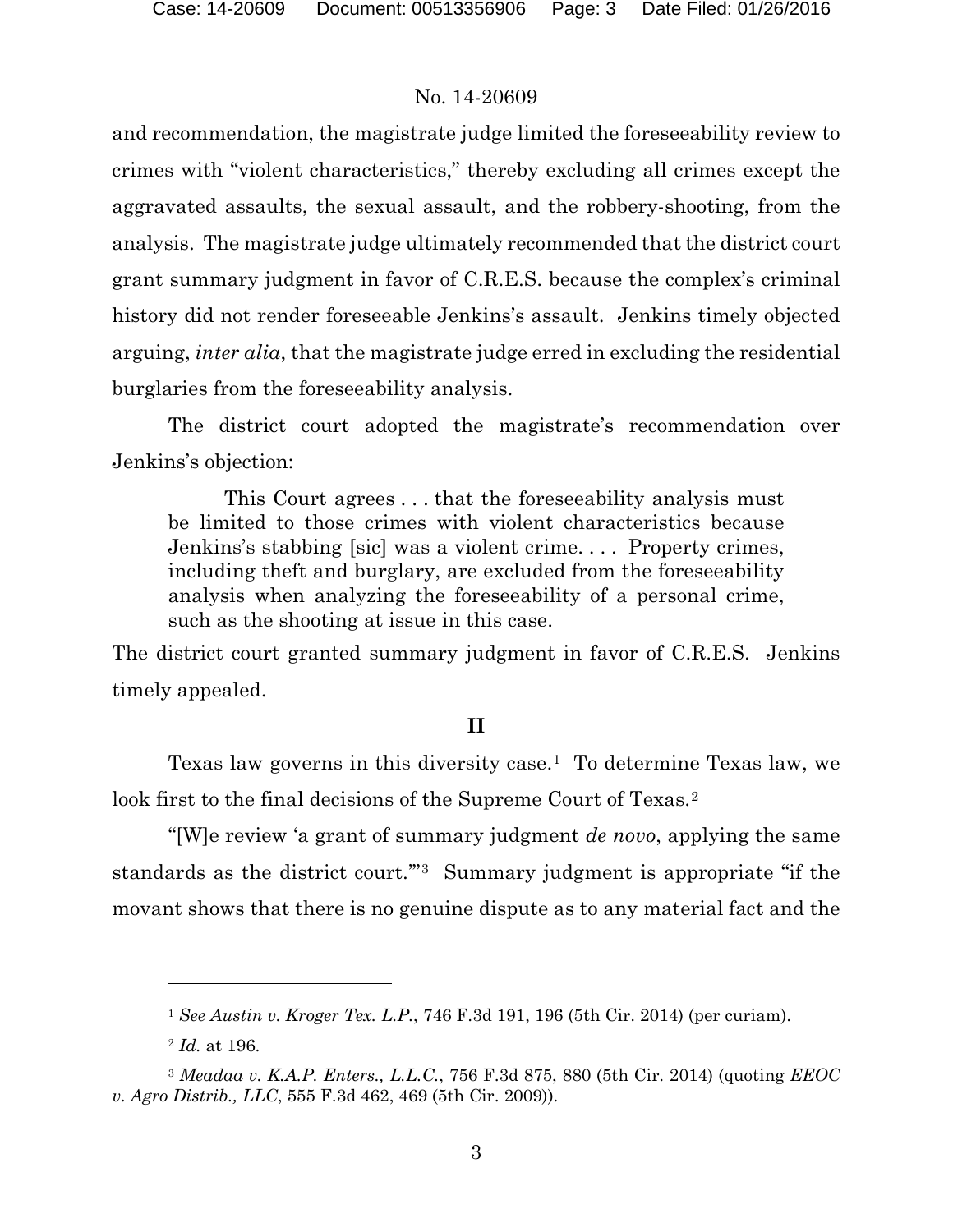movant is entitled to judgment as a matter of law."[4](#page-3-0) "[A]ll facts and inferences must be construed in the light most favorable to the non-movant."[5](#page-3-1)

#### **III**

In *Timberwalk Apartments, Partners, Inc. v. Cain*,<sup>[6](#page-3-2)</sup> the Supreme Court of Texas explained that while an individual normally has no legal obligation to protect others from the criminal acts of third parties, "[o]ne who controls . . . premises does have a duty to use ordinary care to protect invitees from criminal acts of third parties if he knows or has reason to know of an unreasonable and foreseeable risk of harm to the invitee."[7](#page-3-3) C.R.E.S. does not dispute that it owned the Fountains of Westchase apartment complex, that Jenkins was an invitee, or that unreasonable harm befell him. The only issue is whether the assault against Jenkins was foreseeable. When evaluating foreseeability, Texas courts first narrow the relevant criminal history to be included in the foreseeability analysis.[8](#page-3-4) The courts then compare that narrowed criminal history with the crime in question based on the five *Timberwalk* factors: proximity, publicity, recency, frequency, and similarity.<sup>[9](#page-3-5)</sup>

Jenkins, relying on *Timberwalk*, argues that the district court erred in considering only some of the complex's criminal history as part of its foreseeability analysis. In *Timberwalk*, the plaintiff alleged that she was

 $\overline{a}$ 

<sup>8</sup> *See Trammell Crow Cent. Tex., Ltd. v. Gutierrez*, 267 S.W.3d 9, 13-15 (Tex. 2008).

<sup>4</sup> FED. R. CIV. P. 56(a).

<span id="page-3-1"></span><span id="page-3-0"></span><sup>5</sup> *Meadaa*, 756 F.3d at 880 (quoting *Kirschbaum v. Reliant Energy, Inc.*, 526 F.3d 243, 248 (5th Cir. 2008)).

<sup>6</sup> 972 S.W.2d 749 (Tex. 1998).

<span id="page-3-3"></span><span id="page-3-2"></span><sup>7</sup> *Id.* at 756 (alterations in original) (quoting *Lefmark Mgmt. Co. v. Old*, 946 S.W.2d 52, 53 (Tex. 1997)).

<span id="page-3-5"></span><span id="page-3-4"></span><sup>9</sup> *See id.* at 15 (citing *Timberwalk*, 972 S.W.2d at 759); *Del Lago Partners, Inc. v. Smith*, 307 S.W.3d 762, 768 (Tex. 2010).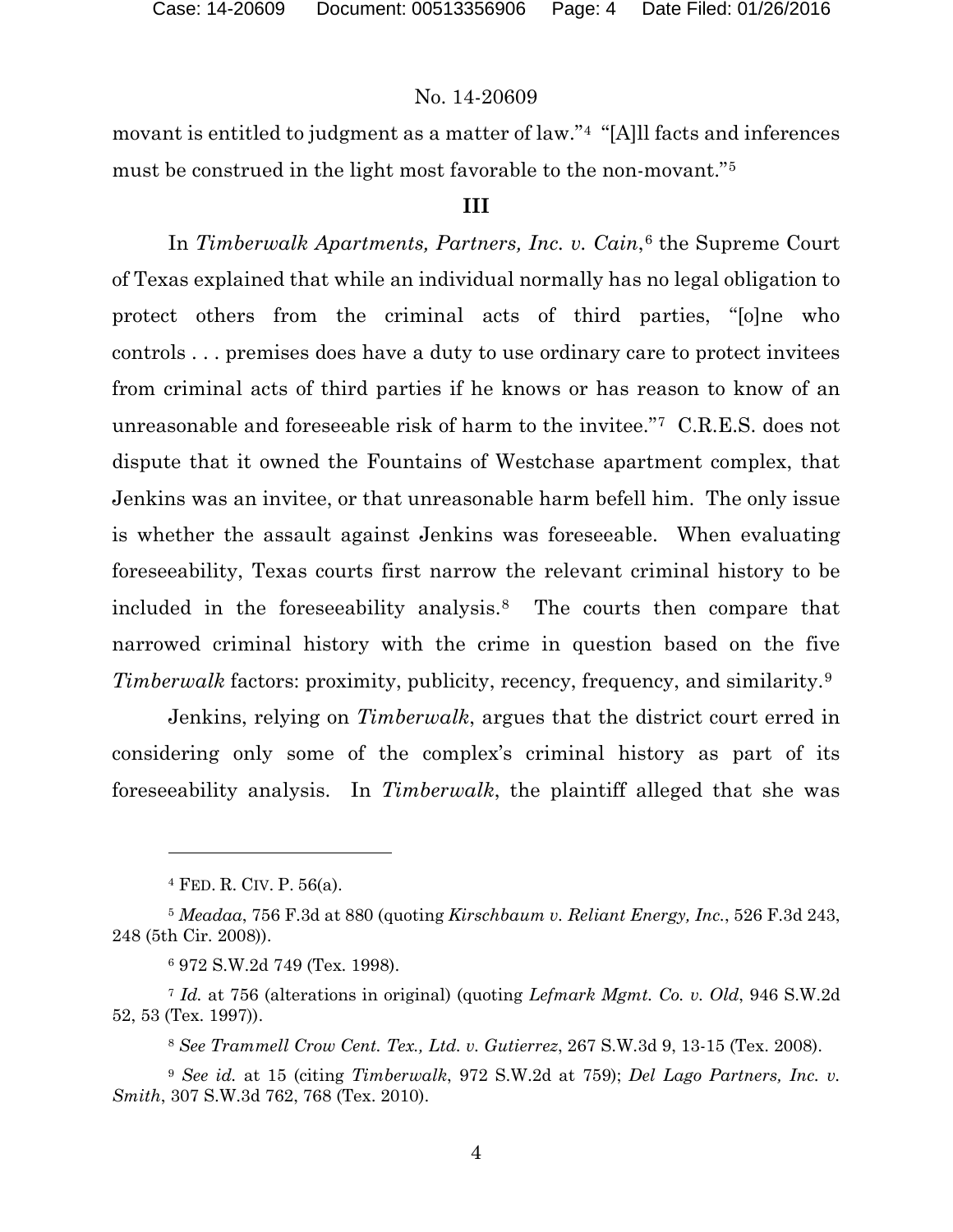raped in her apartment because her landlord failed to provide adequate security measures.<sup>[10](#page-4-0)</sup> The only serious crimes ever reported at the apartment complex were a car burglary and a car theft.<sup>11</sup> In the year preceding the assault, police received eleven calls reporting sexual assault and originating within a one-mile radius of the complex.<sup>12</sup> Only one of the callers formally reported a crime, which did not involve rape.[13](#page-4-3) The court held that because the number of reported crimes committed at or near the complex were dissimilar to sexual assault and few in number, they did not render foreseeable the plaintiff's rape.[14](#page-4-4) Jenkins is correct that in *Timberwalk*, the Supreme Court of Texas did not explicitly narrow the universe of relevant crimes prior to analyzing foreseeability.[15](#page-4-5)

But in a more recent decision, *Trammell Crow Central Texas, Ltd. v. Gutierrez*,[16](#page-4-6) the court did exclude irrelevant crimes prior to analyzing foreseeability.[17](#page-4-7) In *Trammell Crow*, unknown assailants shot and killed a man in a shopping mall parking lot.[18](#page-4-8) The plaintiffs introduced evidence of 227 reported crimes that had occurred at the mall during the preceding two years including 203 property crimes, thirteen simple assaults, one instance of unlawful weapon possession, and ten robberies.[19](#page-4-9) The court identified the

- <span id="page-4-0"></span><sup>10</sup> *Timberwalk*, 972 S.W.2d at 751.
- <span id="page-4-1"></span><sup>11</sup> *Id.* at 752.
- <span id="page-4-2"></span><sup>12</sup> *Id.*

l

- <span id="page-4-3"></span><sup>13</sup> *Id.*
- <span id="page-4-4"></span><sup>14</sup> *Id.* at 759.
- <span id="page-4-5"></span><sup>15</sup> *See id.* at 756.
- <span id="page-4-6"></span><sup>16</sup> 267 S.W.3d 9 (Tex. 2008).
- <span id="page-4-7"></span><sup>17</sup> *See id.* at 13.
- <span id="page-4-8"></span><sup>18</sup> *Id.* at 11.
- <span id="page-4-9"></span><sup>19</sup> *Id.* at 13.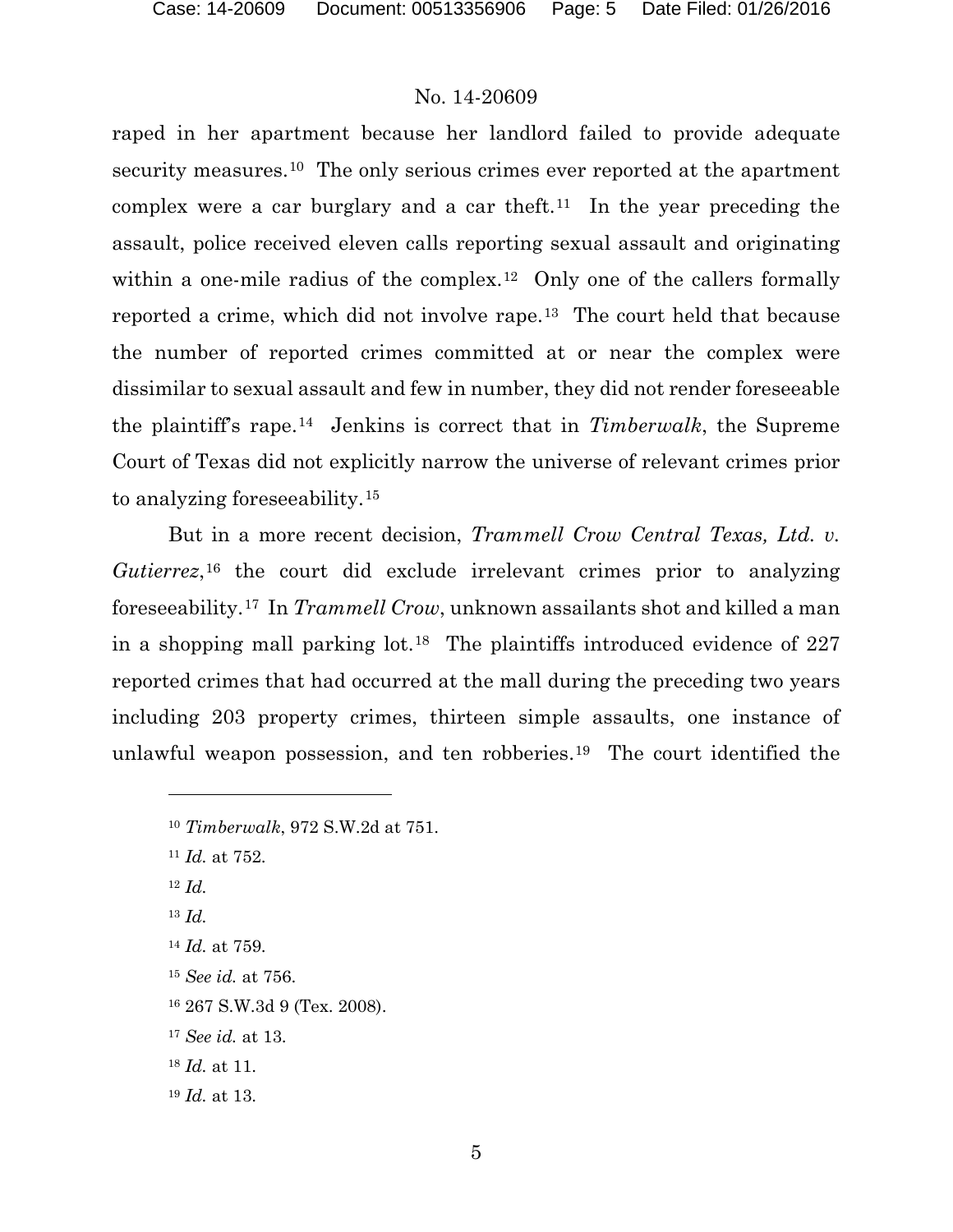robberies as part of a category of violent crimes, which also included murder, manslaughter, rape, and aggravated assault.[20](#page-5-0) Prior to analyzing this criminal history under the *Timberwalk* factors, the court categorically excluded as irrelevant the property crimes, simple assaults, and weapon possession offense:

Although criminal conduct is difficult to compartmentalize, some lines can be drawn. For instance, we have held that reports of vandalism, theft, and neighborhood disturbances are not enough to make a stabbing death foreseeable. Similarly, although the repeated occurrences of theft, vandalism, and simple assaults at the [mall] signal that future property crimes are possible, they do not suggest the likelihood of murder. Accordingly, like the court of appeals, we limit our review to the ten instances of violent crime that took place at the [mall] during the two years prior to [the victim's] death.[21](#page-5-1)

The court then used the *Timberwalk* factors to determine foreseeability by comparing the crime in question with the ten violent crimes.<sup>22</sup> Texas appellate courts routinely follow *Trammell Crow*'s framework by limiting their review of criminal history.[23](#page-5-3) The district court did not err in limiting its review to relevant crimes.

The district court erred, however, in excluding the burglaries as irrelevant to the foreseeability analysis. The district court stated that "[p]roperty crimes, including theft and burglary, are excluded from the

 $\overline{a}$ 

<sup>20</sup> *Id.*

<span id="page-5-1"></span><span id="page-5-0"></span><sup>21</sup> *Id.* (footnotes omitted) (citing *Timberwalk Apartments, Partners, Inc. v. Cain*, 972 S.W.2d 749, 758 (Tex. 1998); *Walker v. Harris*, 924 S.W.2d 375, 377-78 (Tex. 1996)).

<sup>22</sup> *See id.* at 15-17.

<span id="page-5-3"></span><span id="page-5-2"></span><sup>23</sup> *See Park v. Exxon Mobil Corp.*, 429 S.W.3d 142, 146 (Tex. App.—Dallas 2014, pet. denied) (limiting review to categorically similar crimes); *Perez v. DNT Global Star, L.L.C.*, 339 S.W.3d 692, 702-04 (Tex. App.—Houston [1st Dist.] 2011, no pet.) (same); *Mayer v. Willowbrook Plaza Ltd. P'ship*, 278 S.W.3d 901, 919-22 (Tex. App.—Houston [14th Dist.] 2009, no pet.) (same).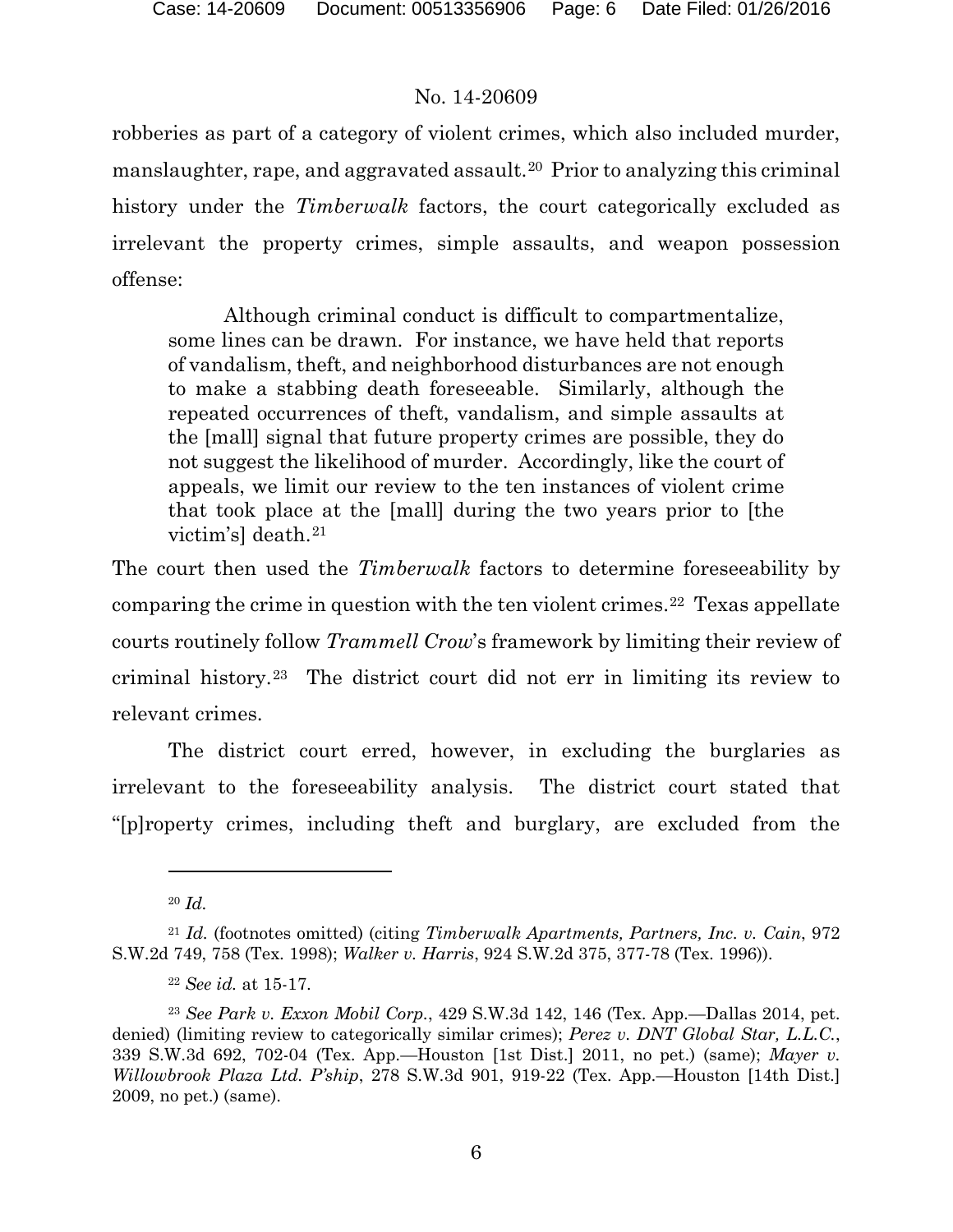l

### No. 14-20609

foreseeability analysis when analyzing the foreseeability of a personal crime." This statement fails to account for *Trammell Crow*'s admonition that "crimes fitting one category can relate to or result in crimes of another category: a string of violent crimes such as robberies or assaults can make other violent crimes like murder or rape foreseeable; a thief entering a dwelling to steal property may also commit personal crimes."[24](#page-6-0) Plainly, the *Trammell Crow* court did not call for a rigid categorical analysis; it accepted the notion that residential burglaries could suggest the likelihood of personal crime. The *Timberwalk* court also accepted this premise:

Property crimes may expose a dangerous condition that could facilitate personal crimes, as when apartments are targeted repeatedly by thieves. "If a burglar may enter [an apartment], so may a rapist." An apartment intruder initially intent upon stealing may decide to assault a tenant discovered inside, even if the tenant avoids confrontation.[25](#page-6-1)

Numerous Texas state court decisions support this notion.<sup>26</sup> Texas law is clear: residential burglaries, by their very nature, may suggest the foreseeability of violent crime. Accordingly, we hold that while the district

<sup>24</sup> *Trammell Crow*, 267 S.W.3d at 16 (citing *Timberwalk*, 972 S.W.2d at 758).

<span id="page-6-1"></span><span id="page-6-0"></span><sup>25</sup> *Timberwalk*, 972 S.W.2d at 758 (alteration in original) (footnote omitted) (quoting *Aaron v. Havens*, 758 S.W.2d 446, 448 (Mo. 1988) (en banc)).

<span id="page-6-2"></span><sup>26</sup> *See Walker v. Harris*, 924 S.W.2d 375, 377-78 (Tex. 1996) (concluding that apartment complex owners had no reason to foresee that a stabbing would occur in the absence of a history of violent crime at the complex, noting that "[n]o one was ever burglarized"); *Nixon v. Mr. Prop. Mgmt. Co.*, 690 S.W.2d 546, 548, 550-51 (Tex. 1985) (concluding that a fact question existed as to the foreseeability of a rape at an apartment complex, despite the lack of a history of sexual violence at the complex, because of the complex's history of violent crime, burglaries, and vagrancy); *see also Jai Jalaram Lodging Grp., L.L.C. v. Leribeus*, 225 S.W.3d 238, 241, 245-46 (Tex. App.—El Paso 2006, pet. denied) (concluding no foreseeability existed as to an aggravated assault, armed robbery, and kidnapping in a motel parking lot because, *inter alia*, the burglaries that had occurred at the motel and nearby homes "were [not] occurring with any notable frequency" and "were [not] of the kind that would have facilitated the violent personal crimes committed"); *Fields v. Moore*, 953 S.W.2d 523, 525 (Tex. App.—Texarkana 1997, no pet.) ("Burglary of a habitation is a dangerous crime that sometimes leads to violence if the habitation is occupied . . . .").